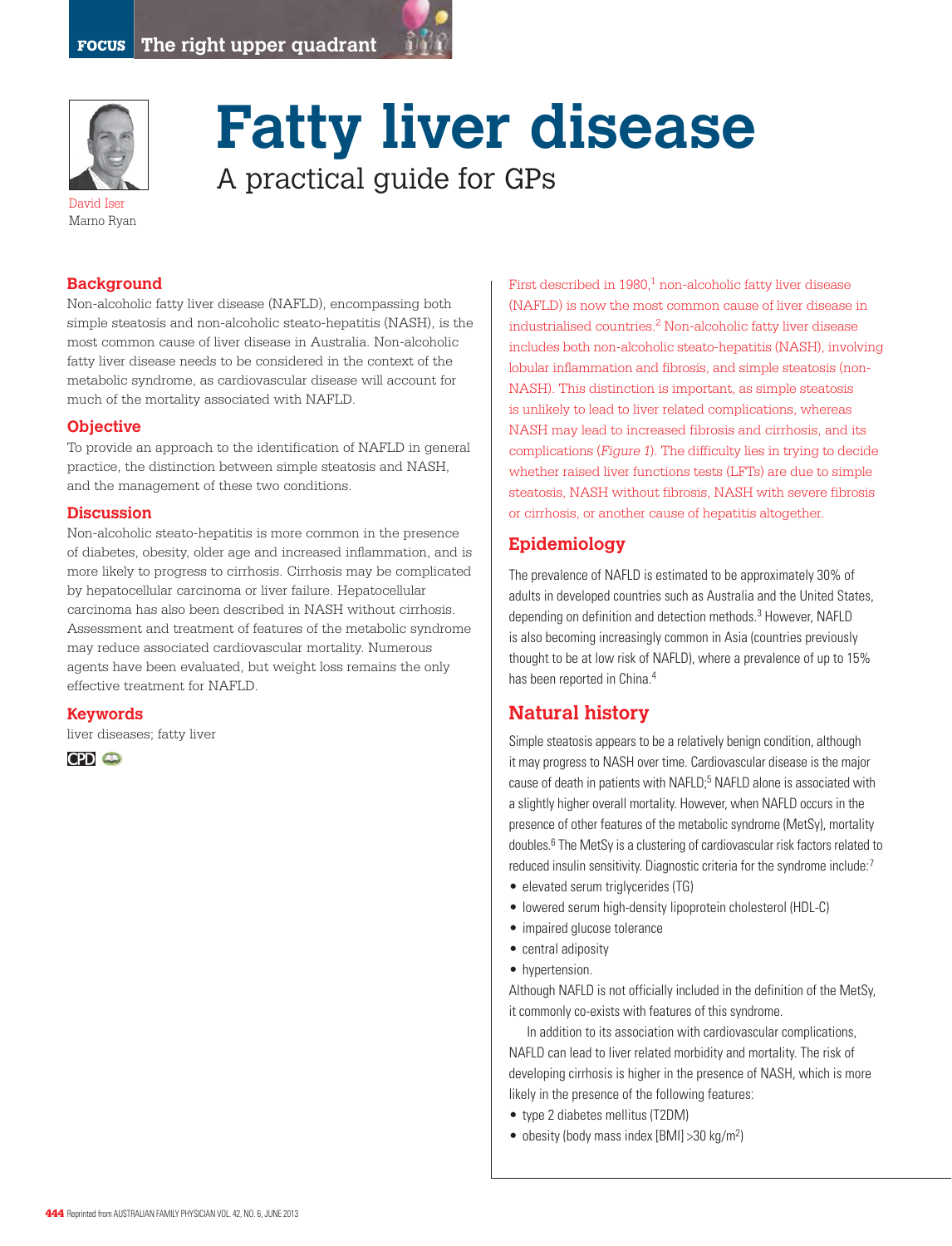



- age more than 50 years
- serum aminotransferases (ALT or AST) more than two times the upper limit of normal.

Non-alcoholic steato-hepatitis cirrhosis probably accounts for the vast majority of what was previously described as 'cryptogenic cirrhosis'. In one series, 70% of patients with cryptogenic cirrhosis had risk factors for NAFLD.<sup>8</sup> In the US, NASH is an increasingly common indication for liver transplantation. $9,10$  In the setting of cirrhosis from NASH, the risk of developing hepatocellular carcinoma (HCC) is between 2.4% over 7 years, and 12.8% over 3 years, <sup>11</sup> compared to 21% over 10 years for hepatitis C cirrhosis.12 Hepatocellular carcinoma has also been reported in NASH without cirrhosis, particularly in association with the MetSy.13

# **Identifying NAFLD and NASH in general practice**

The most common presentation of NAFLD will be incidental finding of abnormal LFTs. Typical findings in NAFLD are raised ALT and AST, with a preserved ALT: AST ratio of 1.5, raised gamma glutamyl transferase (GGT) and, occasionally, raised alkaline phosphatase (ALP). These findings commonly occur in the setting of features of the MetSy.

There are several features on examination and laboratory values that should raise suspicion of cirrhosis, such as spider naevi, low or falling platelets, low albumin or reversal in ALT:AST ratio (where AST exceeds ALT), before the features of portal hypertension and decompensation become obvious.

Apart from excluding excess alcohol consumption as a potential cause, there are several other important causes of raised ALT that

need to be excluded, such as viral hepatitis, autoimmune hepatitis, haemochromatosis, thyroid disease and coeliac disease (Table 1).

# **Diagnostic assessment of NAFLD**

A definitive diagnosis of NAFLD depends on three factors:

- evidence of fatty infiltration from either imaging (ultrasound, magnetic resonance imaging [MRI]) or histology (liver biopsy)
- exclusion of significant alcohol consumption
- exclusion of other causes of hepatic steatosis (eq. medications, surgery, metabolic disorders).

Confirming hepatic fatty infiltration using ultrasound is important. Specificity is high (95%), but the sensitivity of ultrasound for detecting fatty infiltration is lower (85%).<sup>14</sup> Ultrasound is also useful to look for signs of cirrhosis, such as irregular liver edge, but has a sensitivity of only 43–74% (specificity is slightly higher at 54–89%).15 Signs of cirrhotic complications are also important, eg. signs of portal hypertension (splenomegaly, increased portal vein size, varices) or other complications such as HCC, portal vein thrombosis, or ascites.

The risk of fibrosis and progressive liver disease in NAFLD increases with severity of insulin resistance. In the absence of simple available clinical measurements of insulin resistance, the number of MetSy features present can be used to estimate risk of insulin resistance. The presence of three or more features of the syndrome, especially if these include central adiposity and T2DM, are predictive of the presence of NASH rather than simple steatosis. In addition, family history plays a role: an individual with a first degree relative with T2DM has a 90% chance of developing T2DM, and therefore NASH.16 Central adiposity can be assessed using waist circumference measured at the narrowest point mid-way between the lowest rib and the iliac crest at the end of expiration with the patient standing.

Staging liver disease and detecting cirrhosis is the most important aspect of assessing fatty liver disease. However, it is also difficult and error prone. The traditional gold standard in assessing liver disease is liver biopsy. However, biopsy has unfavourable cost, safety, availability, sampling error, inter-observer variability and patient acceptance. Liver biopsy may be considered where cirrhosis is suspected, or where an alternative diagnosis is considered. At this stage, referral to a gastroenterologist is also suggested.

Non-invasive tools for estimating the degree of fibrosis include transient elastography (FibroScan®), acoustic radiation force impulse (ARFI), and non-invasive biomarker algorithms such as NAFLD Fibrosis Score, FibroTest and Hepascore. However, their use in clinical practice is still being evaluated.

## **Management of NAFLD**

## **Cardiovascular risk factors and lifestyle modification**

The cornerstone to managing NAFLD is achieving weight control and reduction in cardiovascular risk factors such as smoking, diabetes, hypertension and dyslipidaemia. This may include referral to a dietician,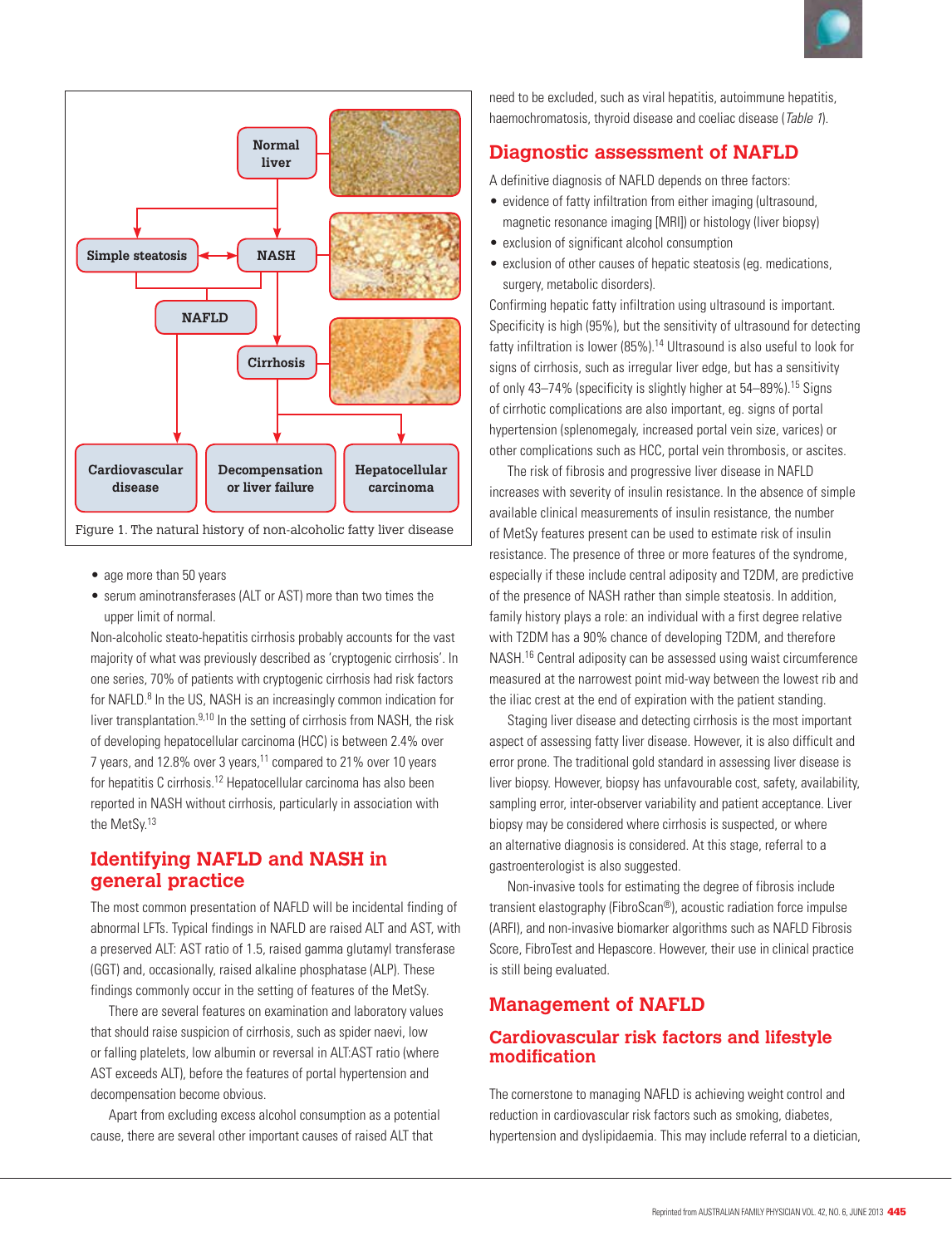

| Table 1. What to consider and how to exclude differential diagnoses |                                                                                                                                     |
|---------------------------------------------------------------------|-------------------------------------------------------------------------------------------------------------------------------------|
| <b>Consideration</b>                                                | <b>Test</b>                                                                                                                         |
| Excess alcohol consumption                                          | Careful, corroborative history                                                                                                      |
| Chronic hepatitis B                                                 | HBsAq, anti-HBs, anti-HBc                                                                                                           |
| Chronic hepatitis C                                                 | Hepatitis C antibody                                                                                                                |
| Autoimmune hepatitis                                                | Anti-nuclear antibody (ANA)<br>Anti-smooth-muscle antibody (ASMA)<br>Anti-mitochondrial antibody (AMA)                              |
| Haemochromatosis                                                    | Iron studies                                                                                                                        |
| Thyroid disease                                                     | Thyroid function tests                                                                                                              |
| Coeliac disease                                                     | Coeliac antibodies (usually deamidated antigliadin antibody, tissue transglutaminase,<br>total lgA level)                           |
| Medications                                                         | History of amiodarone, anticonvulsants, methotrexate, tamoxifen, synthetic oestrogens,<br>corticosteroids, HIV therapy, perhexiline |

endocrinologist or cardiologist. Treatment of associated dyslipidaemia is appropriate with either HMgCo-A reductase inhibitors ('statins') or fibrates where required. Moderate elevations in liver enzymes due to the use of statins should be tolerated and treatment continued.<sup>17</sup> However, severe elevations more than 10 times the upper limit of normal should prompt cessation of the medication and reassessment.

Dietary manipulation, such as the adoption of a Mediterraneantype diet, has shown promise. The most important feature appears to be caloric reduction. Where diet and exercise are unsuccessful in achieving weight reduction, bariatric surgery may be considered.

### **Novel treatments**

Various therapeutic agents have shown some promise in the management of NAFLD.<sup>18–22</sup> However, weight loss remains the only therapy with proven benefit and safety.23–27

#### **What follow up should be performed?**

A pragmatic approach to the investigation and management of NAFLD is presented in Figure 2.<sup>28</sup> Normalisation of LFTs associated with mild weight loss may be an encouraging sign that the disease activity is driven by NAFLD. However, it is important to stage the disease initially (with ultrasound and histology if appropriate). The presence of normal LFTs does not exclude underlying cirrhosis, nor does a 'non-cirrhotic' ultrasound. Monitoring full blood examination (FBE), LFTs, International Normalised Ratio (INR), blood pressure and lipid profile every 6 months is a reasonable approach.

## **When to refer for specialist management**

Referral for specialist management should be undertaken whenever there is a suspicion of severe fibrosis or cirrhosis, whether at initial assessment or at any time during monitoring.

## **Key points**

• Non-alcoholic fatty liver disease is increasingly common, and will have a significant impact on morbidity and mortality on a growing number of Australians.



- NAFLD should be considered when abnormal LFTs are found, particularly in the presence of features of the MetSy.
- Weight reduction via caloric restriction and regular exercise are important, and no medications can currently be recommended as specific therapy.
- General practitioners are vital in identifying patients at risk of NAFLD, and encouraging initiation and maintenance of appropriate lifestyle changes.